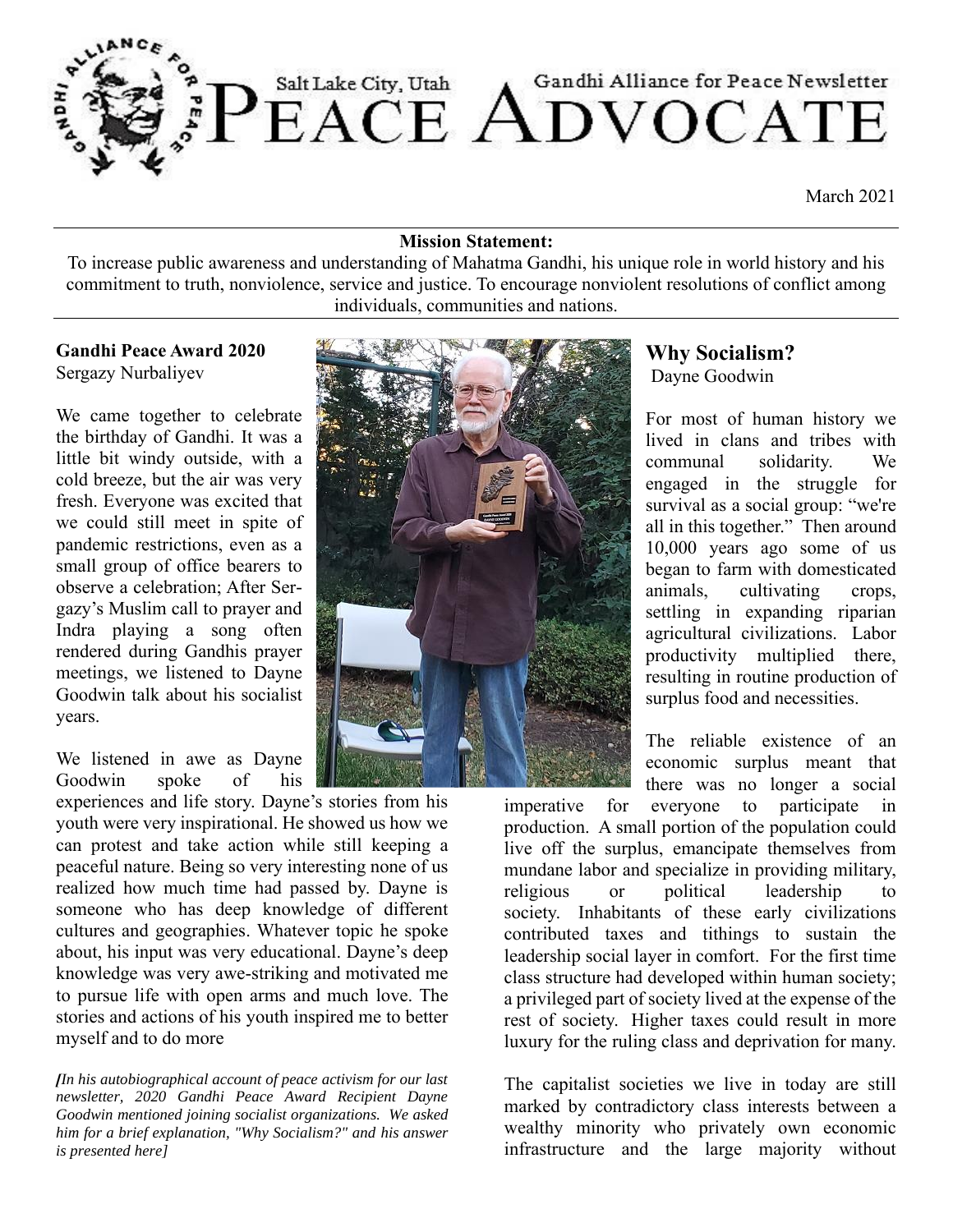livelihood-sustaining property, many living in poverty. Workers must seek employment from owners in order to survive; higher wages will increase our standard of living but reduce the profits of owners.

What has qualitatively changed over the millennia is a revolutionary increase in economic productivity; there is no longer any necessity for many to do with little while a few live in luxury. Rational economic organization along humane and socialist lines could provide comfortable lives for everyone. A basic explanation for "Why Socialism?" is that it is now readily feasible.

We need to reestablish the egalitarian solidarity of early human society, take public ownership of the economic infrastructure we all depend on and outlaw private fortunes above, say, a hundred times larger than the average worker's lifetime earnings. This will require making capitalist society democratic in reality. It shows the way to resolve the myriad existential problems facing humanity and the natural world because capitalism's gross inequality lodges inordinate power in the hands of a wealthy few who pursue their private profit at society's expense. **=======================**

#### **Dream Act - Time to Act**  Faith Williams

The status of immigrants in America is something



that has historically been held in a state of constant limbo. Today, the situation is true to that trend, with millions of our neighbors living each day without the security of the law and the constant threat of removal. As president, Donald Trump made hundreds of policy

changes related to migrants, resulting in harm that will have to be intentionally undone over the next few years.

However, we cannot wait to act and to insist, that our fellow humans, regardless of origin or legal status, are treated with humanity in the United States.

Since Barack Obama instituted DACA, millions of undocumented persons who arrived in this country as minors have been granted a status of "deferred action," meaning that while they are not actively subject to deportation, they are likewise not progressing toward a permanent legal status in this country, which, in many cases, is the only place they have ever called home.

President Biden has announced plans to grant pathways to citizenship to many individuals living in this state of limbo, but since that announcement, little action has been done to do what will be required in order to make legislative changes. And, until the actual law is changed, the trauma of uncertainty will

continue to be inflicted.

As with most issues in our society, we are not left with no power to inspire change and advocate for others. Our legislators need to know that this is a priority to us



and that they, as individuals who work for us, are responsible to us. Through phone calls, emails, letters to the editor, and lobby visits, we can make our voices heard and act as true allies to our brothers, sisters, and neighbors.

As a member of the Friends Committee on National Legislation's Advocacy Corps, I work to inform individuals locally and empower them with the tools necessary to add their voice to those raising concern and inflicting political pressure. I have felt and seen the power of us--normal people with hearts and minds--in making a difference.

The DREAM Act has been reintroduced in Congress this month. The Dream and Promise Act also awaits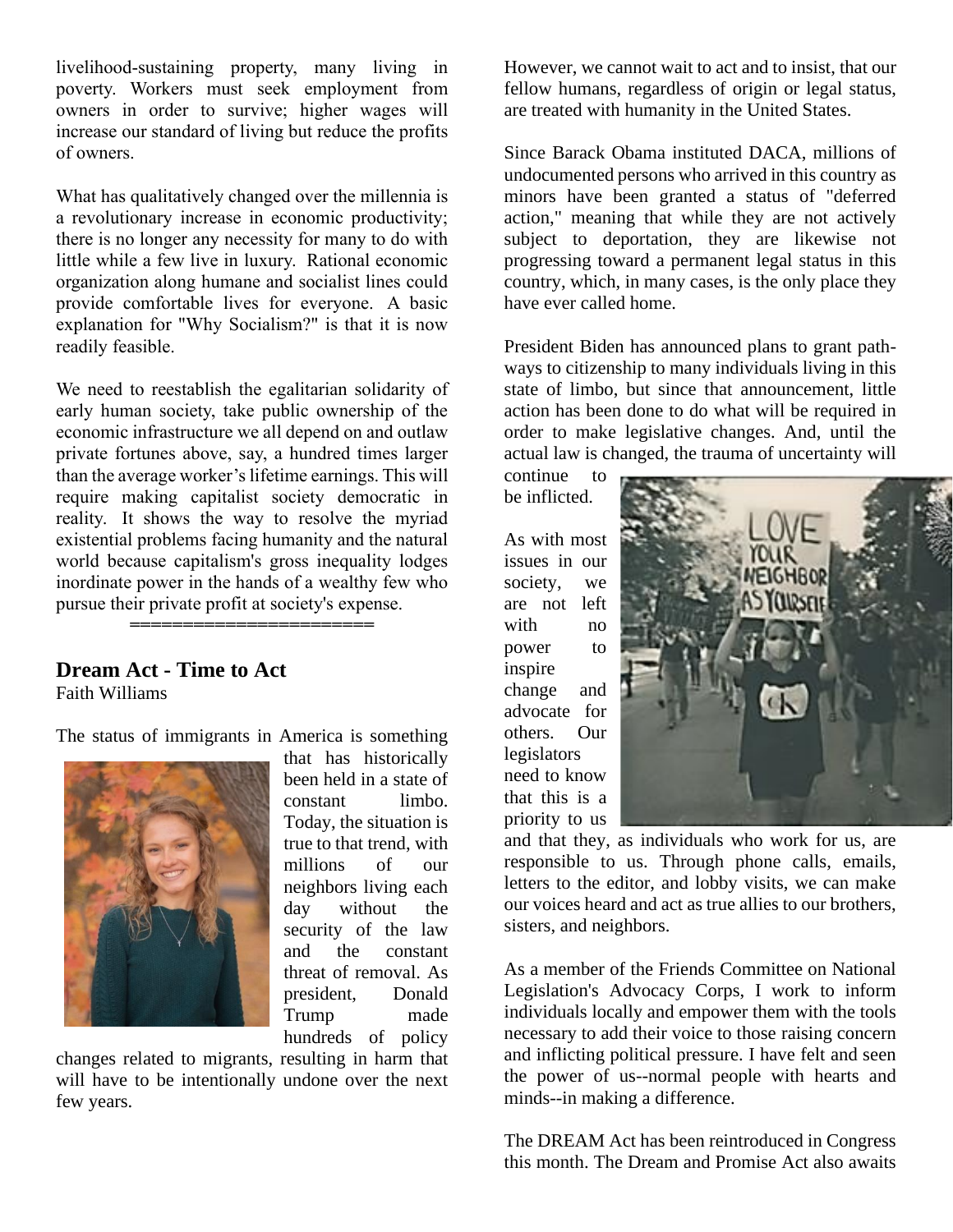a vote, and other strategies exist through budgetary measures to build protections for undocumented individuals as soon as possible It is truly movement, and the time truly is now., and the time truly is now.

## **Gandhi and Tolstoy**

Kristen Rogers Iversen

Before Gandhi came Tolstoy. Not everyone knows that Leo Tolstoy's passion for nonviolence deeply touched Gandhi.

In mid-life, Leo Tolstoy had "converted" to a Christianity that did not include miracles and the supernatural, but that took Jesus's words literally. In particular, Jesus's teachings about not resisting evil penetrated Tolstoy's soul. His book, *The Kingdom of God is Within You¸* argues that no true Christian would be violent in any way. Tolstoy writes that love, manifest in nonviolent resistance, is the only way to overcome evil.

"Love is the only way to rescue humanity from all ills," Tolstoy wrote to a Hindu activist who asked him to support Indian independence from Britain. In his lengthy reply, Tolstoy argued that love was "the only method of saving your people from enslavement." Gandhi eventually read this letter, and for a year he, age 40, and Tolstoy, age 81 and nearing his death, corresponded.

Gandhi was living in South Africa, at the beginning of his life work in justice, freedom, and peace. At this critical time, Tolstoy and his emphasis on nonviolence as taught by Jesus influenced him greatly. In his autobiography, Gandhi wrote, "Tolstoy's *The Kingdom of God Is Within You* overwhelmed me. It left an abiding impression on me."

Tolstoy and Gandhi had large visions of a peaceful society. Those possibilities seem so remote today. Is the principle of nonviolent resistance still relevant? If so, how can we resist evil with love? How can we eliminate violence from our personal lives as well as our communities and nation?

Tolstoy speaks plainly to those who live, directly or indirectly, through violence and oppression of others. He says that we lie to ourselves when "[we] commit acts of violence obviously opposed to [our] reason and [our heart]."

"You who may die any instant, you sign sentences of death, you declare war, you take part in it, you judge, you punish, you plunder the working people, you live luxuriously in the midst of the poor, and teach weak men who have confidence in you that this must be so, that the duty of men is to do this, and yet it may happen at the moment when you are acting thus that a bacterium or a bull may attack you and you will fall and die, losing forever the chance of repairing the harm you have done to others, and above all to yourself, in uselessly wasting a life which has been given you only once in eternity, without having accomplished the only thing you ought to have done."

Gandhi, having read Tolstoy's words, didn't shrink from "repairing the harm" and living faithfully to the truth as he perceived and learned it.

Today more than ever, we are thankful for all who are working to repair harms and live faithfully to the principles of peace.

**This Nonviolent Life: What Stands Before Us** Extract from *Pace e Bene*, Feb.5, 2021 *--* **Amanda Gorman** *from her poem read during* 

*Presidential Inauguration*

*"And so we lift our gazes not to what stands between us, but what stands before us. We close the divide because we know to put our future first, we must first put our differences aside. We lay down our arms so we can reach out our arms to one another. We seek harm to* 



*none and harmony for all. Let the globe, if nothing else, say this is true. That even as we grieved, we grew."* 

# **Environmental Activism and Music**  Chilali Hugo

Founded in 1997 in Chicago, the internationally renowned Fry Street Quartet was appointed Quartet in Residence at Utah State University in Logan, UT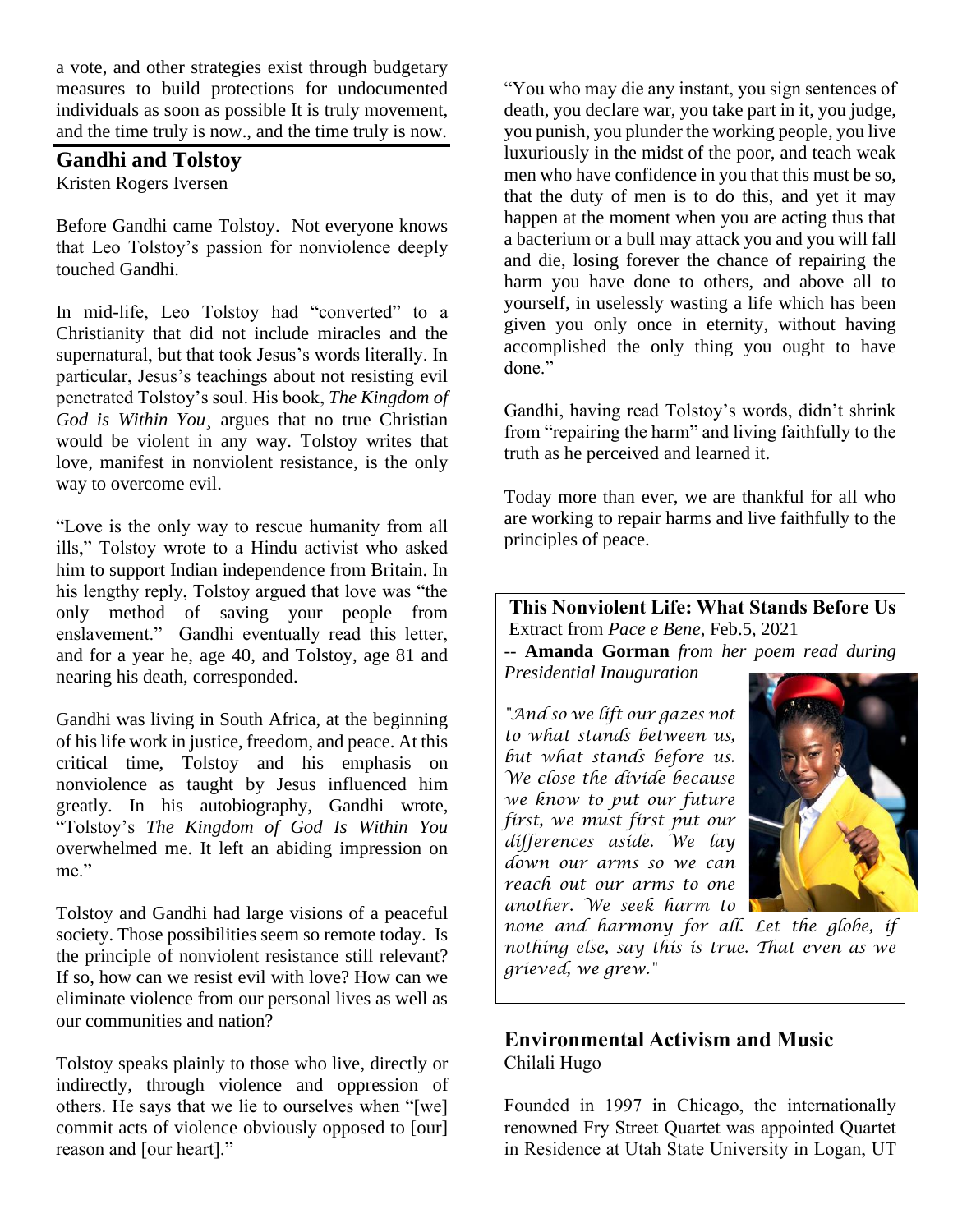in 2002. They serve as the string faculty in the Caine College of the Arts as well as maintaining an extensive touring schedule. The FSQ's repertoire is wide-ranging, including works of Britten, Beethoven, and Bartok, along with American women composers such as Laura Kaminsky, Amy Beach, and Libby Larsen. They regularly commission and perform new works such as their ongoing "Crossroads Project" combining music, science, and imagery to address issues of global sustainability.



Crossroads was co-created with physicist and educator Dr. Robert Davies and includes work from visual artists, filmmakers, actors, and composers.

Davies and the members of the FSQ are colleagues and friends and it has been inspiring to see them lead by example as they seek to fuse activism and the arts to work towards a more engaged society that is ready to take action.

Rebecca McFaul, 2<sup>nd</sup> violinist of the Fry Street Quartet shares the following thoughts on the project:

*Rising Tide:* The Crossroads Project is both a love letter to planet earth as well as a wake-up call to humankind.

After its stage premiere in 2012, none of us involved could have imagined that it would still be so present in our performing lives in 2020, nor could we imagine the impact it would have on the trajectory of our lives both personally and professionally. Speaking as an individual, I've cherished all the collaborative relationships born of this project; they have lent courage to the challenge of pushing my artistic and activist voice beyond

what's comfortable, and have also given way to bonded forever-friendships. Living with this project has also meant a continual striving to do more to live into the messages of this work, and that is a never-ending tug......

At its inception, the basic idea for this work was to provide a non-politicized space where we could come together to consider the wonders of the earth's natural systems alongside the human systems we've created that run counter to them. After more than 40 performances and reaching more than 12,000 audience members live, it does seem we've expanded the conversation at least a little. It is eight years later, and we still need the safe space and the deep consideration.....more than ever. In the midst of a global pandemic, this meant creating a film.

In this time of isolation and uncertainty, the need for us to be concerned with common purpose has made itself plain. In the face of humanity's Climate Crises, the only difference is that the stakes are even higher. My hope is that this work deepens one's understanding of nature and our global predicament and also inspires confidence and resolve to do something about it. These notions are encapsulated in the film's two refrains: *the time has come for us to believe what we know*, and *pick something and make it yours - you won't be alone.*

When the film was finally ready to view, I sat down at my desk wondering if it would hold up. My conclusion is that it does: the writing by Rob Davies is beautiful and current, Laura Kaminsky's music is as stunning as ever, and the imagery of Rebecca Allan's paintings and photos by Garth Lenz, Ed Burtinsky, and Lu Guang are breathtaking. Also, the gifts of our filmmaker, Andy Lorimer, create a visual feast that isn't possible to render on a live stage, making this 2020 film version fresh and new.

Join us in the virtual sphere for *Rising Tide:* The Crossroads Project, and, if you wish to continue the conversation, then please tune in to our podcast series that goes into more depth on each topic: Water, Life, Food, Humanity, and Stories.

More information about the project as well as the free film are available at [www.thecrossroadsproject.org.](http://www.thecrossroadsproject.org/)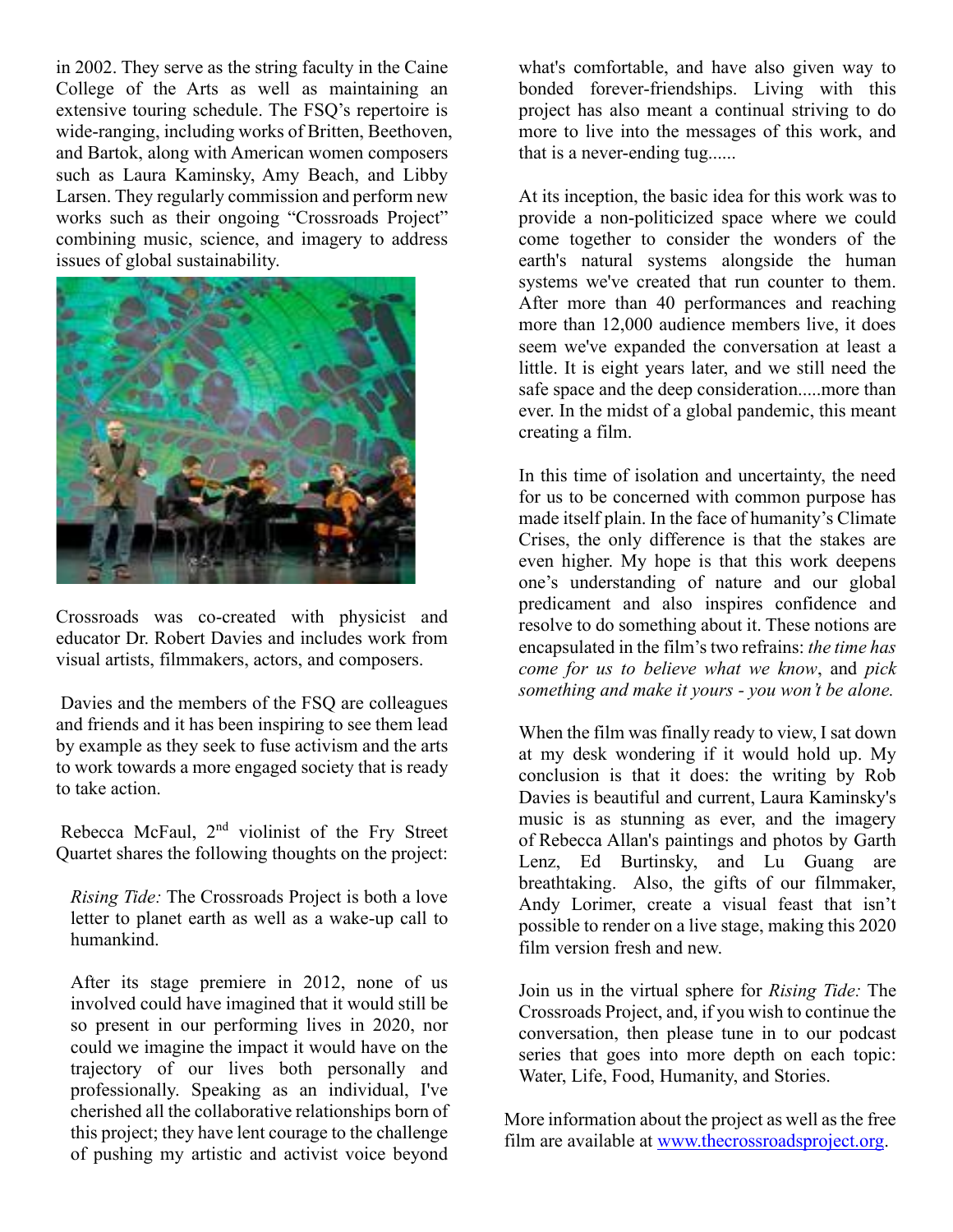#### **Sweden's Olof Palme Human Rights Prize for 2020 awarded on Jan 31, 2021 to The Black Lives Matter Global Network Foundation.**

The [movement](http://www.palmefonden.se/2020-black-lives-matter-global-network-foundation-2/) was honored for promoting "peaceful civil disobedience against police brutality and racial violence" across the globe.

They noted that about 20 million people had taken part in Black Lives Matter (BLM) protests in the US alone, along with millions more around the world. The \$100,000 annual prize is given in the memory of Olof Palme, the Swedish prime minister and prominent human rights advocate who was assassinated in Stockholm in 1986.

The Black Lives Matter (BLM) movement, founded in the US in 2013, became an international slogan last year following several high-profile cases of police brutality against African-Americans. Nonviolent protests that followed the deaths of George Floyd, Breonna Taylor and others saw chapters of Black Lives Matter spread across the US and around the world. The prize organizers noted that

"This illustrates that racism and racist violence is not just a problem in American society, but a global problem,…" . They added that the foundation had "in a unique way exposed the hardship, pain, and wrath of the African-American minority at not being valued equal to people of a different color".

## **Mahatma Gandhi's Writings From 100 Years Ago**

*[Collected works of Mahatma Gandhi-VOL. 22: 437-438] Article - how to carryout Nonviolent noncooperation [From Gujarati] Navajivan, March 20, 1921*

# **Satyagraha Week**

How should we celebrate this week? Only by showing more scrupulous regard for truth, by strengthening our determination, by being more humble and making ourselves purer, by acquiring greater strength. It is also our especial duty during this week to take measures for preventing any possible recurrence of the terror and violence of the 13th.

*[April 6th Of 1919, on which day hartal was observed throughout India to protest against the Rowlatt Billsand April 13th Of 1919, on which day Jallianwala Bagh tragedy occurred. These days were being remembered later.]* 

This week should be spent in pure *tapash-charya*, pure devotion to God and the purest spirit of renunciation. During this week let us beg forgiveness of God for our offences and of those against whom we may have committed them. In humility lies our strength. Let us not wish ill to the British or others who act in opposition to us; we shall not talk offendingly to them. On each of those seven days we should repeat: This very year we shall secure *swaraj*, this very year we shall have the Khilafat question settled and this very year we shall secure justice in regard to the Punjab.' We should think about the means of achieving these aims and make a big effort towards that end.

- 1. Title-holders should give up their titles.
- 2. Lawyers should give up practice.
- 3. Students should quit Government schools.
- 4. Litigants should boycott law courts.
- 5. People given to drink and other vices should give up drink and other addictions and sins, stealing, gambling, etc.
- 6. Everyone should take a vow always to act truthfully.
- 7. All should introduce the spinning-wheel in their homes and every man and woman should spin for a given number of hours every day.
- 8. All should boycott foreign cloth and wear only handspun and hand-woven cloth.
- 9. All Hindus, Muslims, Sikhs, Christians, Parsis and Jews born in India should behave towards one another as brothers or sisters.
- 10. No Hindu should look upon another as an untouchable and all people should be held in equal regard.
- 11. Everyone should contribute to the Tilak Swaraj Fund according to his means.

While doing any of these things or persuading others to do it, no one should use harsh words. It can be seen from this that the most important things we have to do are to popularize the spinning-wheel, to wear khadi and to collect funds. We should observe hartals on the 6th and the 13th. No compulsion should be used on anyone… On all the seven days, and especially on the two days of fasting, part of the time should be spent in complete silence and in devotions and in this way we should demonstrate that our fight is a sacred one.

There should be no village in India which will not have received the message of the Satyagraha Week.

On the 14th, every man and woman must feel that he or she has done something in the service of the country and of dharma, that he or she has become purer.